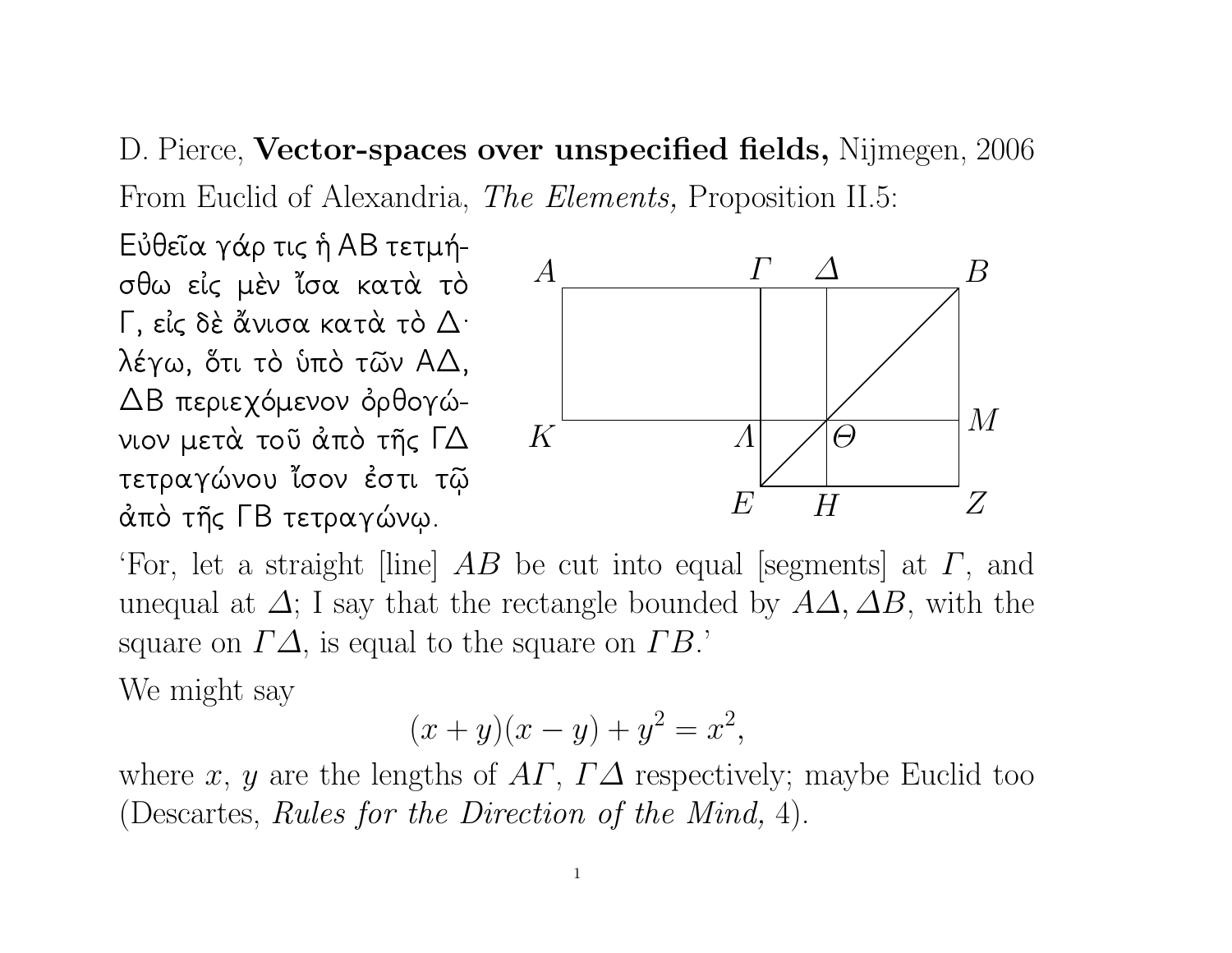From René Descartes, second page of The Geometry:



¿Soit par exemple AB l'unité,  $\mathcal{C}$  qu'il faille multiplier BD par BC, ie <sup>n</sup>'ay qu'a ioindre les poins A & C, puis tirer DE parallele <sup>a</sup> CA, & BE est le produit de cete Multipli $cation. \gg$ 

'For example, suppose  $AB$  is unity, and that one must multiply  $BD$  by  $BC$ ; I need only join points A and C, then draw  $DE$  parallel to  $CA$ , and BE is the product of this multiplication.'

Take  $B$  as an origin of **vectors.** Then  $D$  is the multiple of  $A$  by a scalar, say  $[D : A]$ . Because  $E - D \parallel C - A$ , we have

$$
[D : A] * C = E \qquad \& \qquad [D : A] = [E : C].
$$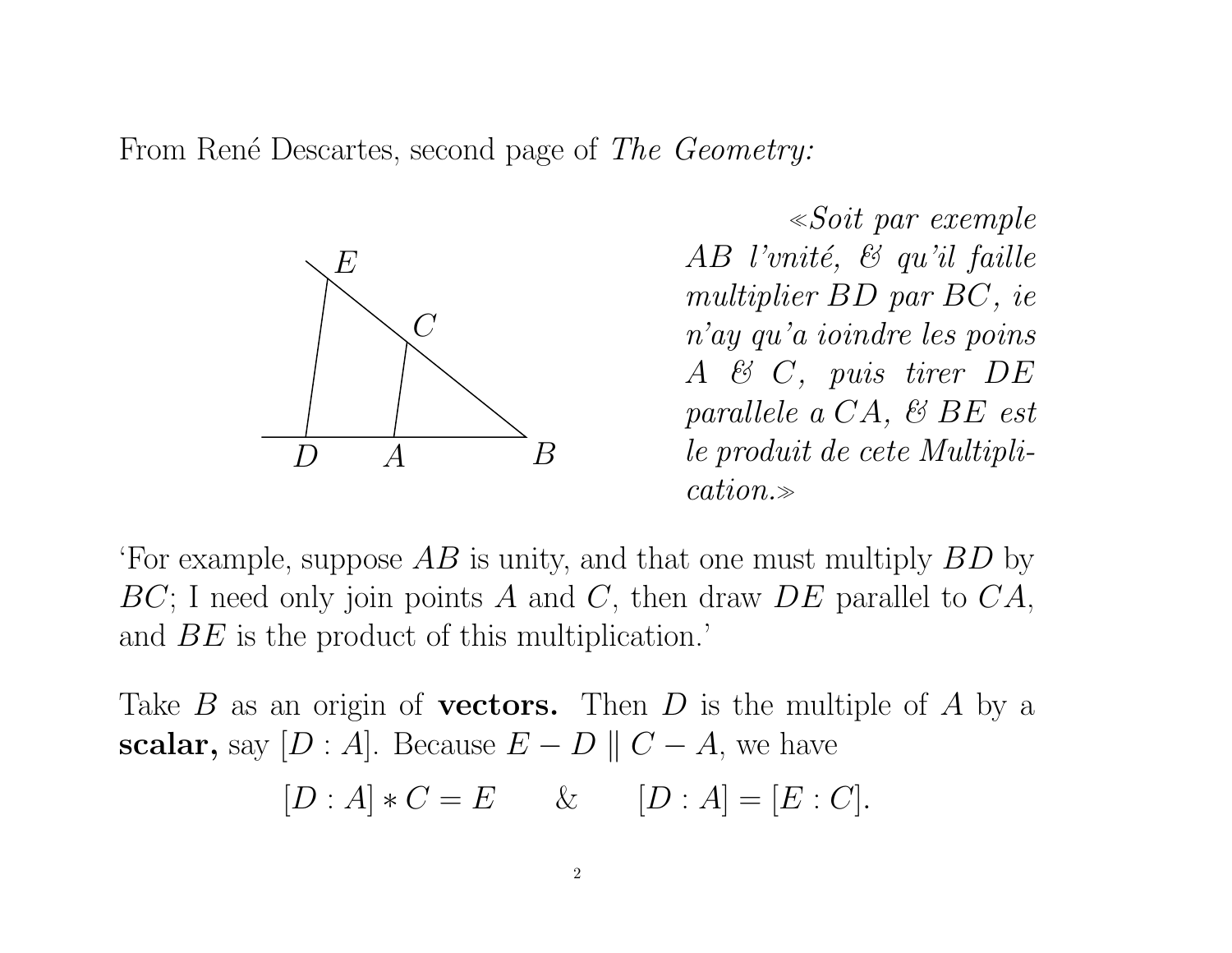Precisely, a **vector-space** is a two-sorted structure  $(V, K, *)$ , where:

V is an abelian group; K is a field;  $* : K \times V \to V$ ;

 $(t \mapsto (\boldsymbol{x} \mapsto (t * \boldsymbol{x}))) \in \text{Hom}(K,(\text{End}(V), \circ)).$ 

So the signature of  $(V, K, *)$  is  $\{+, -, 0\} \amalg \{+, -, \cdot, 0, 1\} \amalg \{*\}$ ; there are variables  $\boldsymbol{x}$  for vectors, and  $t$  for scalars.

Abraham Robinson (Complete Theories, Amsterdam, 1956) showed model-completeness of the theory of non-trivial vector-spaces over a *fixed* scalar field: 'partial' model-completeness.

If  $n \in \{1, 2, 3, \ldots, \infty\}$ , let  $T_n$  be the theory of *n*-dimensional vectorspaces. Andrey Kuzichev (Z. Math. Logik Grundlag. Math., 1992) showed elimination of quantified vector-variables in  $T_n$ . Hence, if U is a complete field-theory, then  $T_n \cup U$  is complete.

 $T_n$  has  $\exists \forall$  axioms for raising dimension. 'Hence:'

 $T_n \cup U$  is not inductive  $(\forall \exists)$ ; much less model-complete (unless  $n = 1$ ). We can remedy this 'problem' with a predicate for parallelism.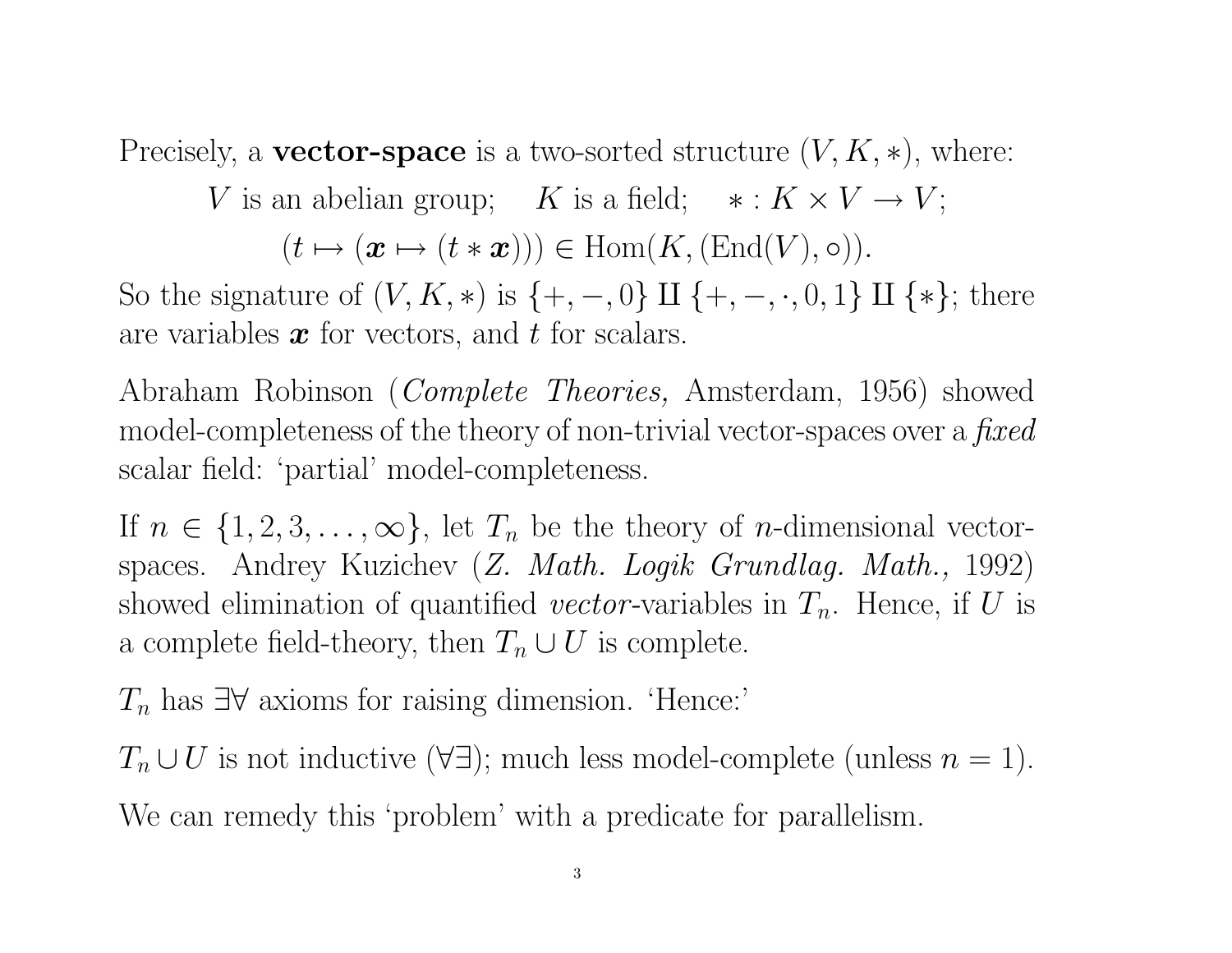The vector-space  $(V, K, *)$  expands to  $(V, K, *, \|)$ , where

$$
\boldsymbol{x} \parallel \boldsymbol{y} \iff \exists s \; \exists t \; (s * \boldsymbol{x} + t * \boldsymbol{y} = \boldsymbol{0} \land (s \neq 0 \lor t \neq 0)).
$$

If  $\dim_K V > 1$ , then  $(V, K, *, \|)$  is interpretable uniformly in the reduct  $(V, \parallel)$ , and

$$
(V, K, *, \|) \subseteq (W, L, *, \|) \iff (V, \|) \subseteq (W, \|).
$$

(By contrast, three-sorted structures  $(G, N, G/N)$ , where  $N \triangleleft G$ , are interpretable in the reducts  $(G, N)$ ; but

$$
(\mathbb{Z}, 4\mathbb{Z}, \mathbb{Z}_4) \nsubseteq (\mathbb{Z}, 2\mathbb{Z}, \mathbb{Z}_2) \quad \& \quad (\mathbb{Z}, 4\mathbb{Z}) \subseteq (\mathbb{Z}, 2\mathbb{Z}).
$$

The theory  $VS_2$  of the expansions  $(V, K, *, \|)$  is inductive.

Hence the theory of the reducts  $(V, \parallel)$  is inductive.

The model-companion of  $VS_2$  is the theory  $VS_2^*$  of **two-dimensional** vector-spaces over **algebraically closed** fields. In particular,  $VS_2^*$  is model-complete: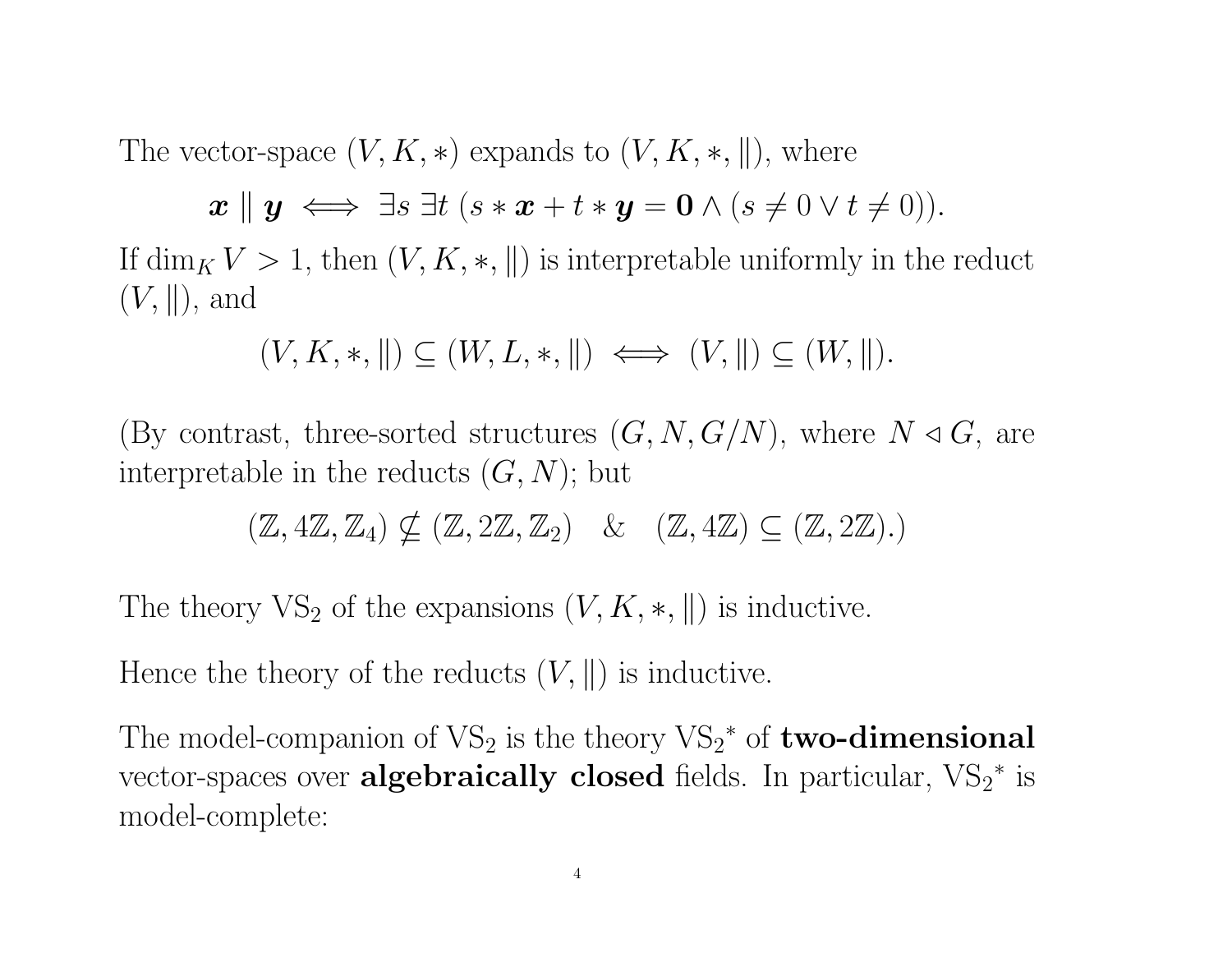Replace the binary  $\parallel$  with an *n*-ary predicate  $\parallel$ <sup>*n*</sup> for linear dependence; in the new signature, let  $VS_n$  be the theory of vector-spaces.

**Theorem.** The existentially closed models of  $VS_n$  are n-dimensional (over algebraically closed fields; since these models compose an elementary class, their theory is the model-companion of  $VS_n$ ).

*Proof.* Say  $K \subset L$  (both fields), and  $\dim_K L \geq n+1$ .

I say that  $(K^{n+1}, K, \mathbb{R}^n)$  embeds in  $(L^n, L, \mathbb{R}^n)$ :

Suppose  $\{a_0, \ldots, a_{n-1}, 1\}$  from L is linearly independent over K. Let

$$
A = \begin{pmatrix} 1 & 0 & 0 \\ 0 & 1 & 0 \\ & & \ddots & \\ 0 & 0 & 1 \\ -a_0 & -a_1 & \cdots & -a_{n-1} \end{pmatrix} = \left(\frac{I_n}{-a}\right).
$$

The embedding is  $x \mapsto x \cdot A$ , taking the rows of  $I_{n+1}$  to the rows of A: